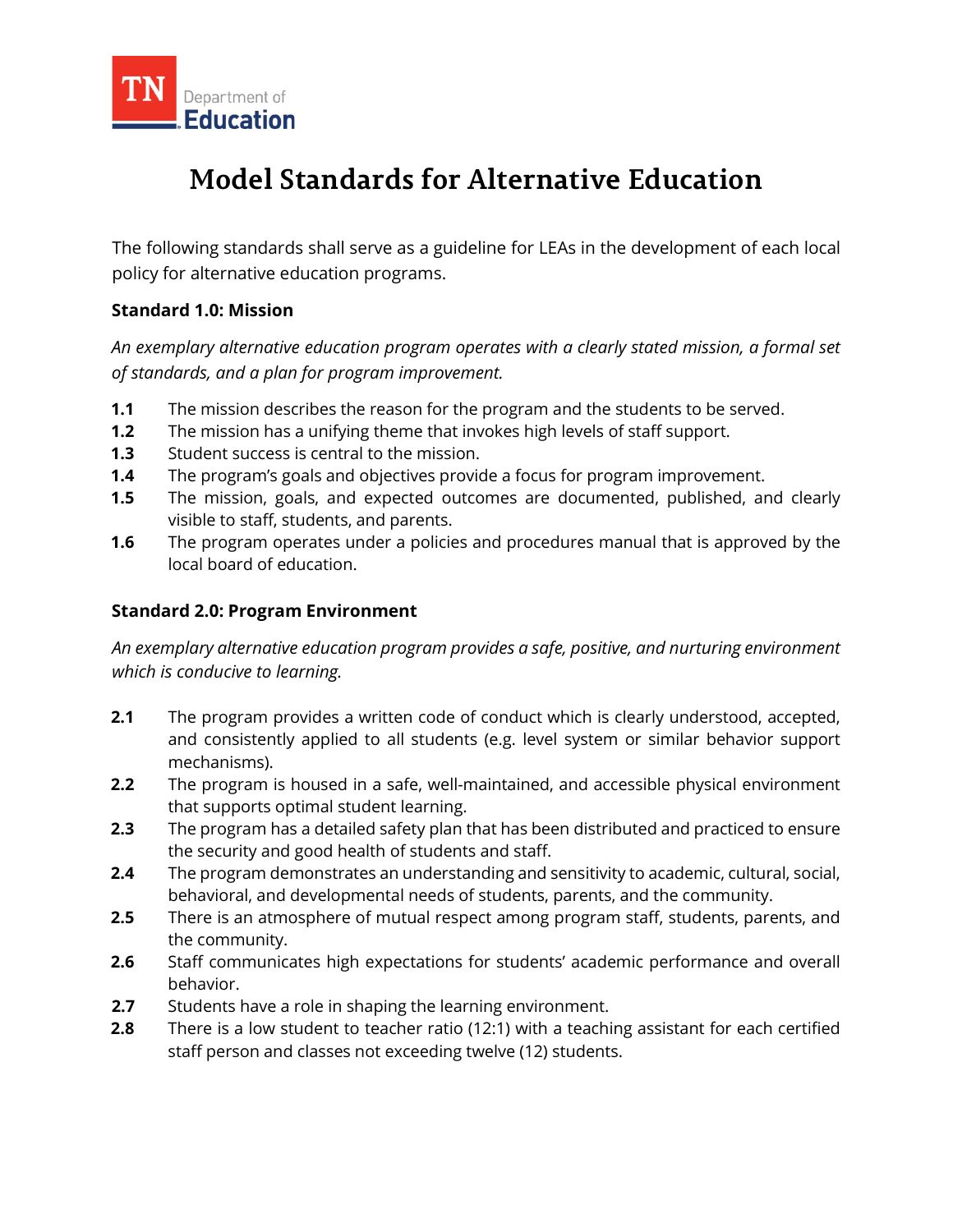

#### **Standard 3.0: Governance**

*An exemplary alternative education program operates under an Advisory Board comprised of staff, parents, students, and community representatives who provide leadership and support in developing and communicating the program's mission, standards, and planning for continuous improvement.*

- **3.1** The program has an Advisory Board consisting of faculty members, parents, students, community representatives, and other district personnel who meet on a regular basis during the school year.
- **3.2** The Advisory Board makes recommendations to the program administrator on its mission, written policies, and procedures to ensure continuous improvement.
- **3.3** The program administrator empowers the Advisory Board to help accomplish the shared vision and goals of the program.
- **3.4** The Advisory Board is directly involved in program activities and rallies community support.
- **3.5** Board members have ownership in the overall success of the program.

## **Standard 4.0: Transition Planning**

*An exemplary alternative education program implements a transition plan for students entering and exiting the program which ensures the likelihood of student success.*

- **4.1** The program has a screening committee to ensure that the alternative placement is most appropriate for the student's specific educational, behavioral, and social needs.
- **4.2** The program provides a written transition plan from pre-entry through post-exit for every student in attendance which includes the following: an orientation which consists of rapport building, assessment of the student, IEP review, short- and long-term goal setting, development of an individualized learner plan, and other mechanisms designed to orient the student to the alternative education setting.
- **4.3** Transition plans afford students the opportunity to maintain and accelerate their current progress toward graduation.
- **4.4** A student support team is established that consists of educators from the school of origin, educators from the alternative education program, the student, and parent(s) who are directly involved in all aspects of the transition process including drafting, implementing, monitoring, and periodically modifying the transitional plan.
- **4.5** The student support team assesses and matches needs to services to ensure the following: early interventions are developed to minimize the number and length of alternative education placements, social readiness is assessed before returning to the school of origin, continuance of required services are provided to meet the educational needs of students with disabilities, and limited English proficiency and/or significant skill deficiencies are addressed.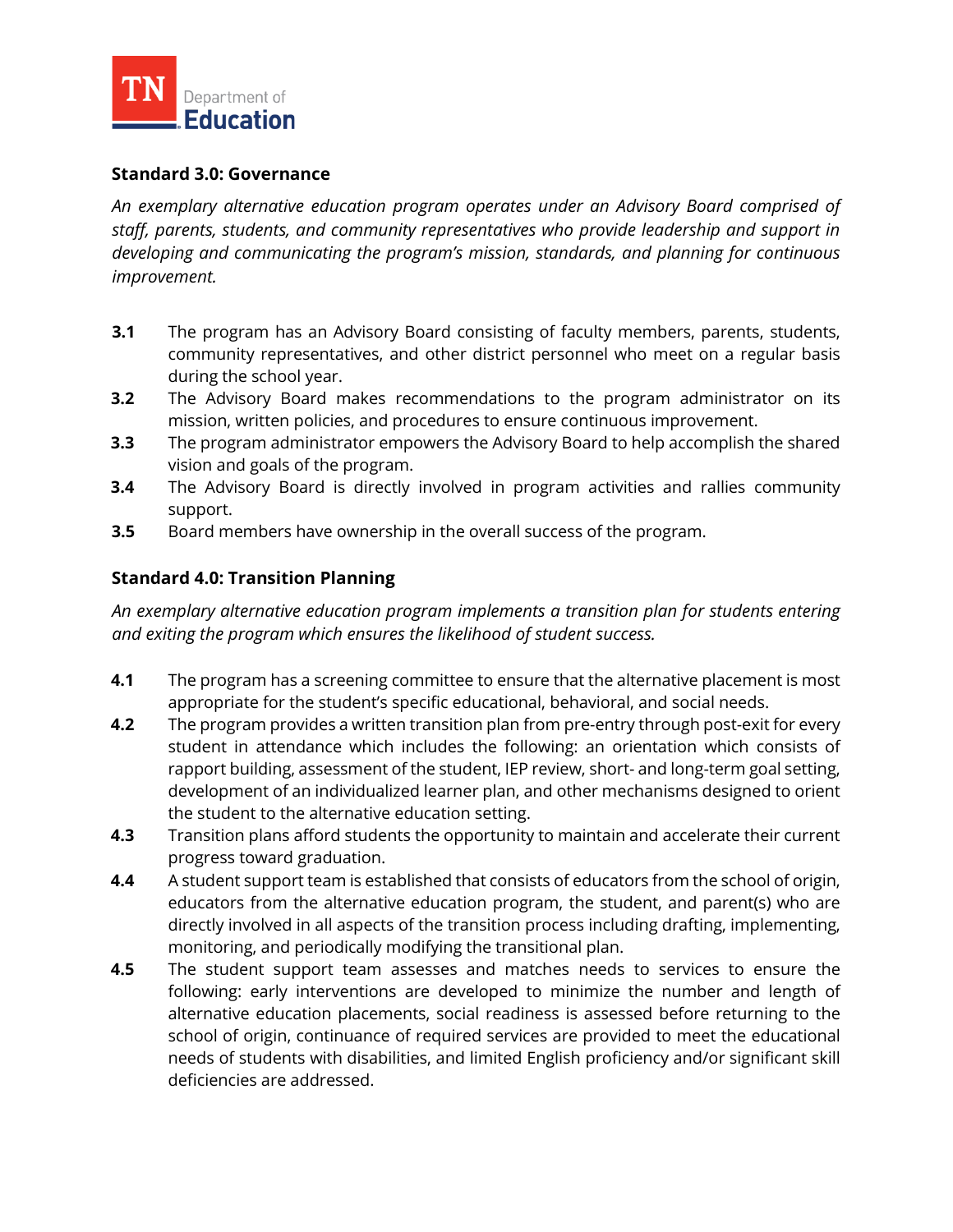

- **4.6** Information sharing (availability of pertinent records<sup>[1](#page-2-0)</sup>) takes place among the home school, and/or Department of Children Services, and/or juvenile correctional center, and/or local juvenile treatment centers in a manner that complies with all federal and state student privacy laws.
- **4.7** When appropriate, students in alternative education programs are provided with various opportunities to develop and maintain supportive links to the school of origin.
- **4.8** Prior to a student's entrance and exit from an alternative education program, transitional services are coordinated with the zoned school, alternative education program, the student, and parents to ensure a successful return.
- **4.9** Transition services are routinely evaluated to determine the program's effectiveness in promoting the return and continued success of students in the traditional school program (including follow-up visits with past participants).

## **Standard 5.0: Support Services**

*An exemplary alternative education program embodies a sound set of support mechanisms that contribute to optimal student development.*

- **5.1** The program provides a comprehensive student assistance program that includes referrals to community agencies as needed.
- **5.2** Relationships are established to support the physical and mental health needs of the students enrolled.
- **5.3** The program provides guidance, tutoring, and counseling to promote student performance.
- **5.4** The program offers a broad range of weekly individual and/or group counseling sessions.
- **5.5** The program utilizes researched-based dropout prevention strategies and character building programs (e.g. conflict resolution, mentoring programs, etc.).
- **5.6** The program provides the appropriate services to meet the educational needs of students with disabilities, limited English proficiency, and/or significant skill deficiencies.

## **Standard 6.0: Parent/ Community Engagement**

*An exemplary alternative education program strives to establish collaborative partnerships with the community and parents to nourish a system of shared responsibility for enrolled students.*

- **6.1** Administration ensures that effective communication and interaction take place between parents and school personnel including being continually notified of their child's progress.
- **6.2** The program affords opportunities for parents to be included and supported in the development of their children.

<span id="page-2-0"></span><sup>&</sup>lt;sup>1</sup> Copies of the school enrollment letter, birth certificate, social security card, immunization records, report cards, transcripts, TCAP scores, attendance records, discipline records, special education file and IEP (if applicable), current health treatments and medications needed during school hours are to be given to the alternative education program.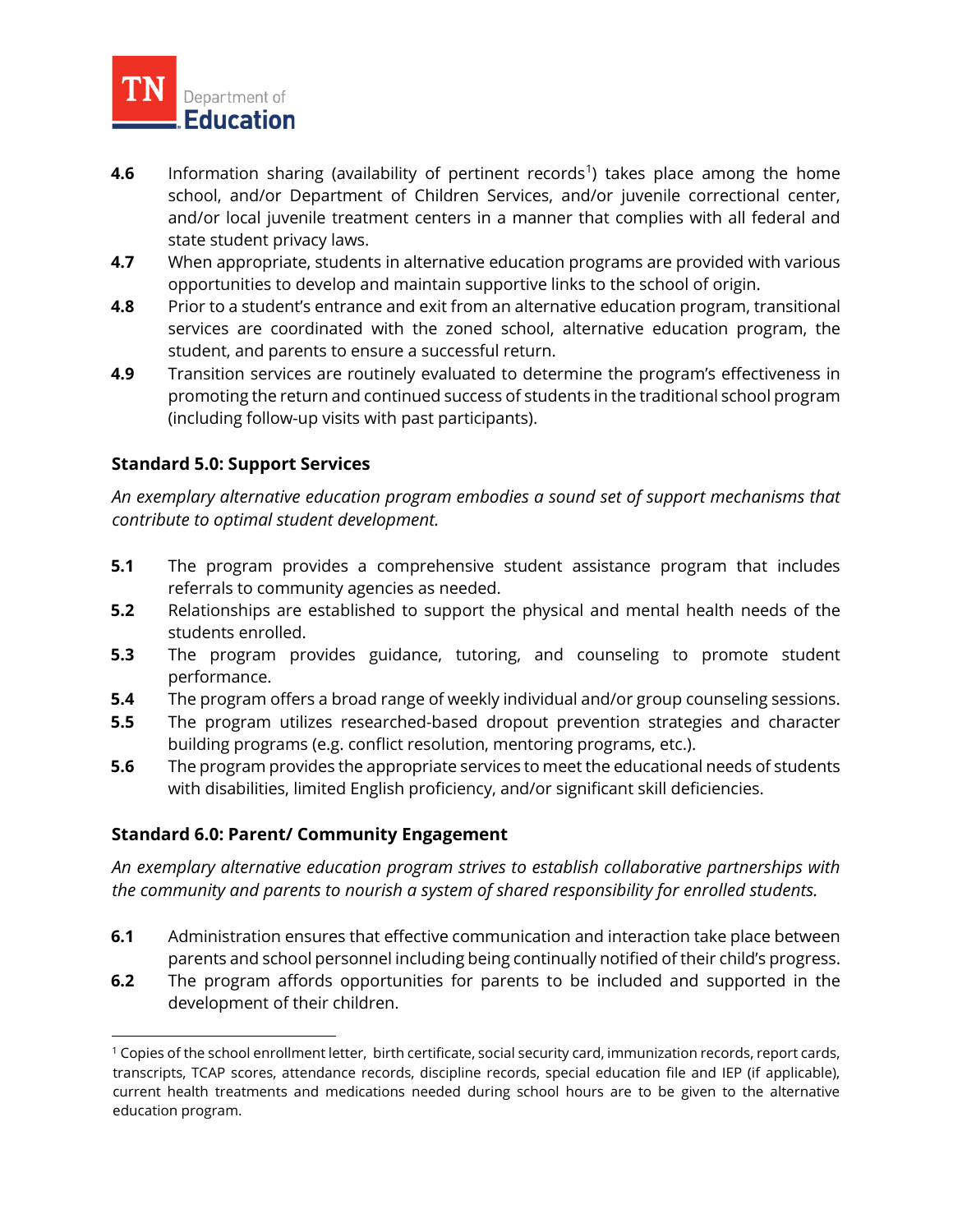

- **6.3** Parents are involved in drafting, developing, and implementing the student's individualized learner plan.
- **6.4** Parents receive personal contacts and/or training regarding techniques and strategies that help their child achieve maximum learning and personal success.
- **6.5** Parents help evaluate the effectiveness of the program and provide feedback and suggestions to improve the quality of services.
- **6.6** School leadership involves the community through partnerships.
- **6.7** Partnerships are designed to support and enrich the school's learning environment by including the community as an educational resource (e.g. providing a communitysponsored mentor program and/or service learning program).
- **6.8** Partnerships exist with community service organizations, public agencies, cultural groups, industry, and business.
- **6.9** There is a strong collaboration with law enforcement, the juvenile justice system, juvenile treatment centers, and other youth-oriented organizations.
- **6.10** There is a collaborative process based on open communication and shared responsibility which links the home, school, and community.

## **Standard 7.0: Staffing and Professional Development**

*An exemplary alternative education program is staffed with effective, innovative, and qualified staff. Furthermore, the program has ongoing, relevant professional development to ensure both teacher and student success.*

- **7.1** The program employs enthusiastic, energetic, and innovative teachers who demonstrate multiple teaching styles.
- **7.2** Teachers are highly qualified.
- **7.3** The staff understands and practices the concept of facilitative learning.
- **7.4** The diversity of the staff mirrors the diversity of the student body.
- **7.5** The school district provides a sufficient number of trained teaching assistants, school counselors, and other appropriate support individuals.
- **7.6** The experience of the faculty mirrors the experience of the school district.
- **7.7** Surveys of program content and staff development needs are distributed to establish both short- and long-term professional development plans.
- **7.8** Staff members participate in professional development opportunities that facilitate personal and professional growth.
- **7.9** Sufficient resources, such as time and substitutes, allow staff to participate in workshops, conferences, and seminars.
- **7.10** Administration ensures that ongoing professional development helps build staff capacity through the use of research-based strategies and ensures that learned techniques are implemented.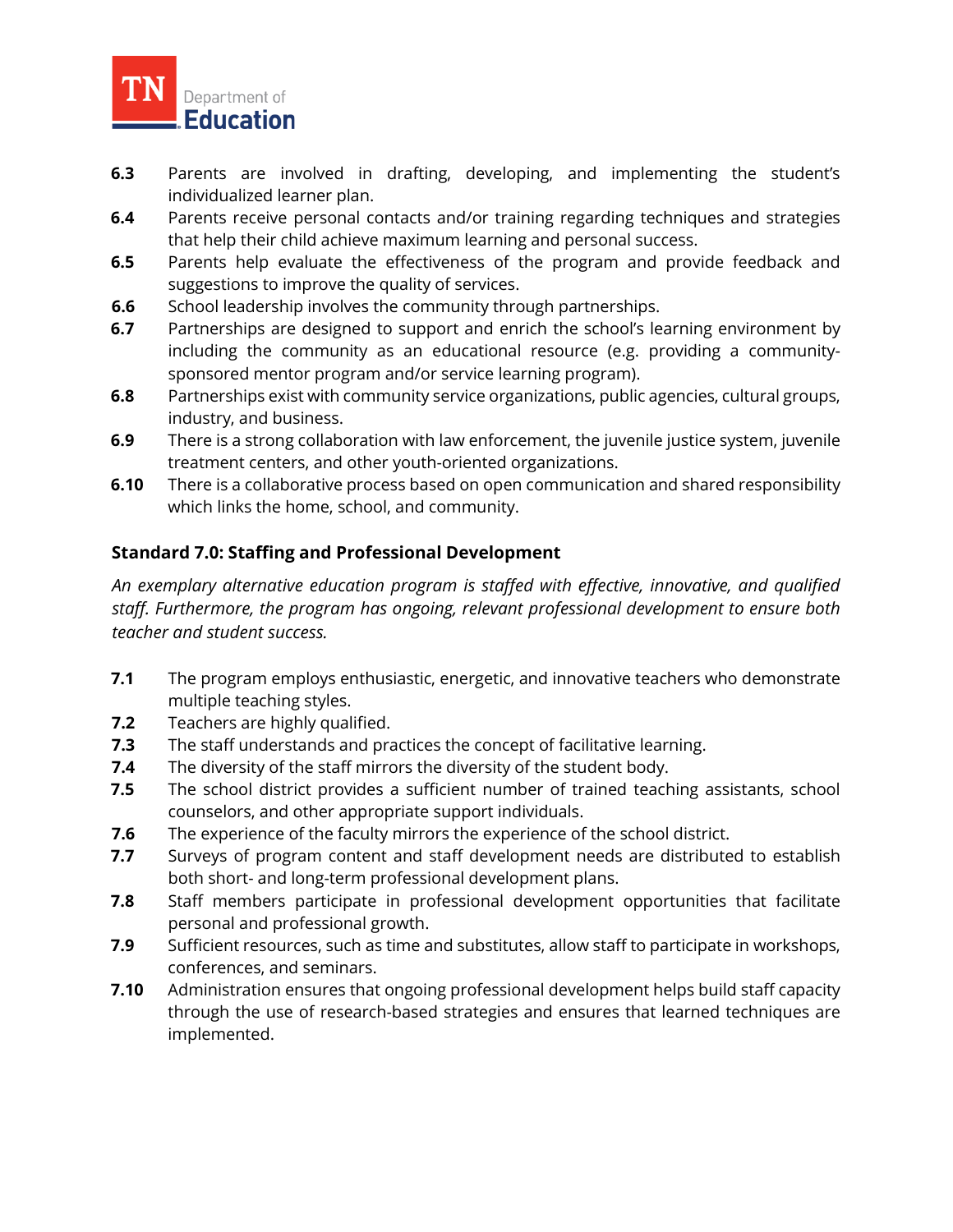

## **Standard 8.0: Individualized Learner Plans**

*An exemplary alternative education program individualizes the student's curriculum and instruction using a learner plan to engage and challenge the student.*

- **8.1** The program uses available resources to develop a learner plan based on the student's differentiated (remedial or accelerated) needs.
- **8.2** The Student Support Team is actively involved in forming and monitoring the student's progress on the learner plan and provides the support necessary for achievement.
- **8.3** The learner plan reviews current credit attainment and ensures that the student is making adequate progress toward graduation.
- **8.4** Teachers use individual student data in making instructional decisions and developing the learner plan.
- **8.5** Plans incorporate goals for changing negative behavior patterns which may have impeded the student's success (e.g. absences, suspension, tardiness, etc.).
- **8.6** The learner plan should address required services to meet the educational needs of students with disabilities.
- **8.7** Plans should integrate the student's four-year graduation plan.

#### **Standard 9.0: Life Skills**

*An exemplary alternative education program integrates life skills development into the curriculum and instruction.*

- **9.1** The program utilizes available resources to address the specific life skill needs of participants (e.g. career exploration, citizenship, conflict resolution, decision making skills, job shadowing, problem solving skills, public speaking, social skills, teamwork, time management, work readiness, etc.).
- **9.2** Students have opportunities to put relevant life skills into action.
- **9.3** Instruction includes self-assessment, paired with short- and long-term goal setting.
- **9.4** Curricula address constructive criticism and how to properly react.
- **9.5** Students have the opportunity to engage in service learning.

## **Standard 10.0: Curriculum and Instruction**

*An exemplary alternative education program utilizes Tennessee's state academic standards, incorporates innovative teaching strategies, delivers research-based instructional techniques, and provides the resources necessary to foster student learning and achievement.*

- **10.1** All students have access to the academic core curriculum.
- **10.2** Teachers use Tennessee's standard core course of study to facilitate instruction.
- **10.3** Formal and informal assessments document students' progress toward completion of the individualized learner plan.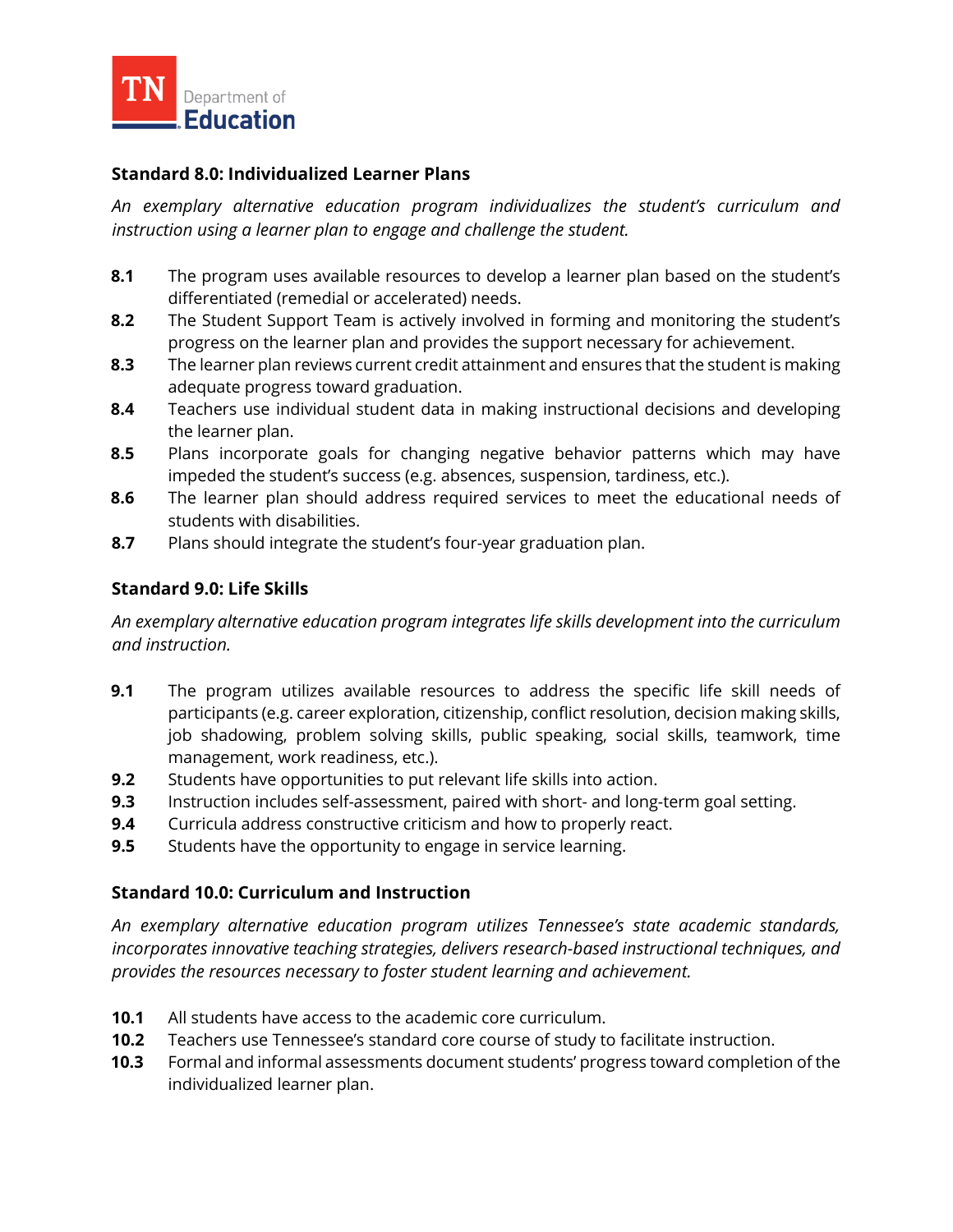

- **10.4** Differentiated instruction is provided to accommodate students' various learning styles and recognizes multiple intelligences.
- **10.5** Assessment results are utilized to determine programming changes and allows the student to monitor his/her own learning and progress.
- **10.6** Instructors collaborate with other teachers and the home school to enhance teaching strategies and close learning gaps.
- **10.7** Group delivery systems are used to support collaboration and teamwork.
- **10.8** Instruction meets the learning style needs of each student and includes opportunities for hands-on, project-oriented (experiential) activities.
- **10.9** Instructional strategies are aligned with the goals and expectations of the students' individualized learner plan(s).
- **10.10** Teaching across all curricula is employed by instructors.
- **10.11** Distance learning is utilized when appropriate
- **10.12** Technology is embedded in the curricula delivery process.
- **10.13** The curriculum is supported by access to a balance of up-to-date and well-maintained collection of textbooks, library media, technology, software and other instructional supplies and materials.
- **10.14** The program has ensured that the curriculum is implemented, supported and accessible for all students.

## **Standard 11.0: Student Assessment**

*An exemplary alternative education program routinely assesses students' progress and adjusts instruction accordingly.*

- **11.1** The purpose of assessments are clearly defined and communicated to students, staff, and parents.
- **11.2** Teachers use formative and summative assessment tools that are frequent, rigorous, and aligned with curriculum and instruction to track student performance and progress.
- **11.3** Teachers use assessments to analyze student work and identify achievement gaps.
- **11.4** Assessment, curriculum, and instruction are directly linked to planning for and accommodating a variety of learning styles and multiple intelligences.
- **11.5** Valid and reliable assessments are aligned with district-wide measures to identify student progress as prescribed by the Department of Education.
- **11.6** Results of assessments are used to inform the students and parent(s) of progress, guide the individualized learner plan, and modify the instructional delivery.

#### **Standard 12.0: Monitoring and Program Assessment**

*An exemplary alternative education program systematically conducts program evaluations while using that data for continuous improvement.*